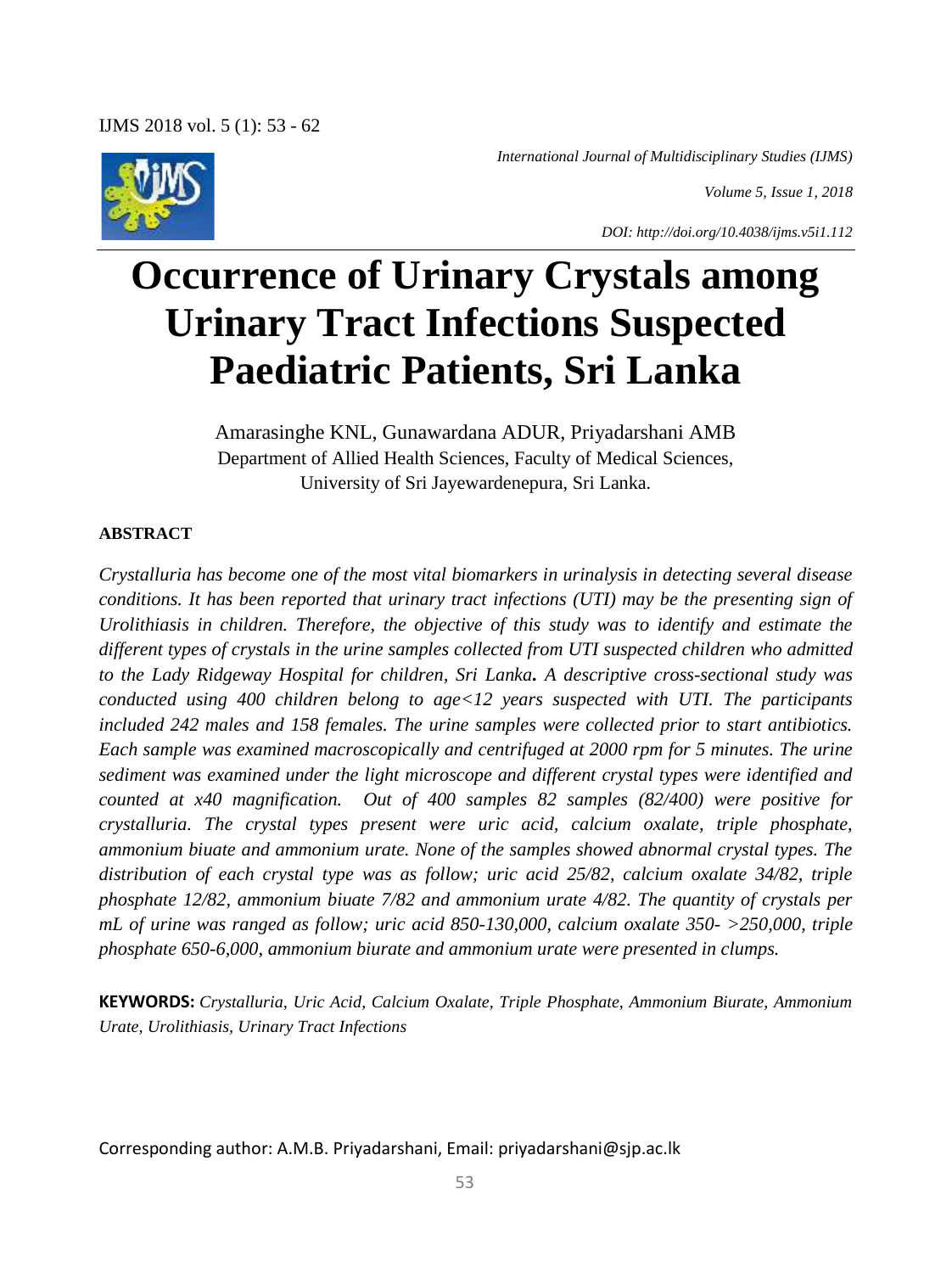## **1. INTRODUCTION**

The excretion of crystals in urine is known as "Crystalluria". It is an outcome derived from pathological conditions or precipitation of certain concentrated chemical constituents in the urine under the normal physiological conditions. Urinary crystals have become one of the most significant biomarkers in urinalysis in detecting several causal metabolic conditions associated with inherited metabolic disorders, bacterial or fungal urinary tract infections (UTI) [Fogazzi, 1996; Baumann and Affolter, 2014]. Furthermore, crystalluria has been implicated in the formation of renal calculi [Daudon *et al*., 2016; Valentini and Lakshmanan, 2011].

Urolithiasis is a process which undergoes a set of mechanism which eventually converts the stone constituent crystals in the urine in to calculi [Sakandé *et al*., 2012]. Hence, crystalluria is the initial step of stone formation and it can be used as a biomarker to reveal that the association between the pH of urine and the possibility to occur stone diseases [Prabhu *et al*., 2015]. It has been found that crystalluria and urolithiasis can be developed as a result of the UTI [Sakandé *et al*., 2012; Alpay *et al*., 2009 ] and the incidence of paediatric lithiasis has drastically increased during the last decade [VanDervoort *et al*., 2007].

It has been reported that urinary stone disease is a common clinical problem and having of stone in 10% of the population [Abeygunasekera, 2004]. Furthermore, it has been revealed that the incidence of nephrolithiasis is increasing in females and children [Turney, 2011; Sas, 2010]. Therefore, the objective of present study was to identify and quantify the urinary crystals in the urine samples collected from UTI suspected children who admitted to the Lady Ridgeway Hospital for Children, Sri Lanka as it is simple and cost-effective method to assess the risk of paediatric lithiasis and the underlying metabolic causes by reflecting the supersaturation of lithiogenic substances.

# **2. MATERIALS & METHODS**

This study was conducted after obtaining ethical approval from the ethical review committee of University of Sri Jayewardenepura, Sri Lanka and Lady Ridgeway Hospital for Children, Sri Lanka.

## **2.1. Study population**

Four hundred mid-stream urine samples (volume varied from 10-15 mL) were collected from paediatric male and female subjects (age group - 1day to 12 years) who admitted to the Lady Ridgeway Hospital (OPD and inward) having symptoms of UTI. Clinical examination of the subjects was done by an experienced clinical practitioner. The urine samples were collected prior to start antibiotics, requesting urine culture, antibiotic sensitivity testing (ABST) and urine full report (UFR). The children who sent urine samples to Microbiology laboratory to evaluate the state of recovery of existing UTI were excluded from the study.

## **2.2. Study instruments**

Data collection sheets were used to obtain the demographic characteristics of the subjects. The laboratory data collection sheets were used to record the following information of the urine samples; (i) colour (ii) turbidity (iii) volume (iv) pH (v) crystal (vi) pus cells (vii) epithelial cells (viii) red blood cells (ix) casts.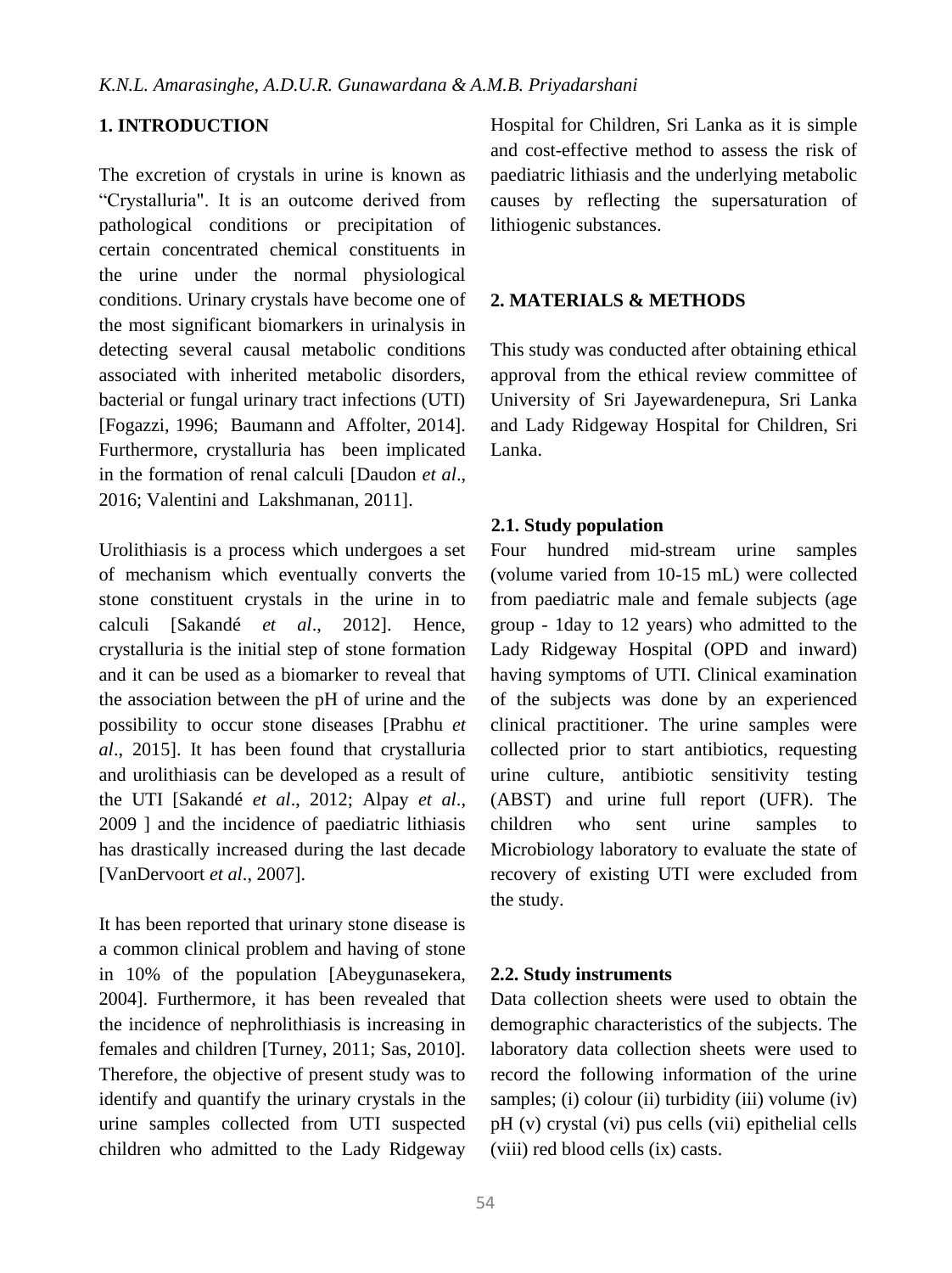## **2.3. Sample processing**

## *Urinalysis*

All the urine samples were collected in to the properly labeled urine containers and were subjected to macroscopic observations. Then the total urine volume was measured and the pH of each sample was subsequently measured.

## *Microscopic examination of urine sediment*

Each urine sample was poured in to labeled, cleaned 12 mL centrifuged tube and centrifuged at 2000 rpm for 5 minutes. The supernatant was decanted and the remaining sediment was resuspended by adding 0.5 mL of supernatant on to the sediment.

One milliliter of the re-suspended urine sediment was placed on a clean glass slide and covered with a cover slip and then observed under the light microscope. The sediment was scanned using low power objective (x10) and examined under high power objective (x40) for different types of crystals, pus cells, epithelial cells, red blood cells, casts and organisms. Each type of these elements were recorded as the average number per high power field (HPF) by scanning 10 high power fields and organism count was recorded in a semi-quantitative manner as  $+1$ ,  $+2$ ,  $+3$ ,  $+4$  and field full. Crystal types were differentiated according to their morphological characteristics. Urine deposit from all the samples were obtained within the same day of collection and observed for crystals under the light microscope (x40 objective) within 2 hours of receiving.

# *Quantitative determination of crystals*

Quantitative determination of crystals was done according to the European Urinalysis Guidelines.

# *Determination of depth of the fluid layer under the cover slip*

Total urine sediment volume  $= 0.5$  mL Volume of urine sediment which used for microscopic examination=0.1 mL Area under the cover slip =  $18x18$  mm<sup>2</sup> Microscope: ocular 10, objective 40 high power field (HPF) with ocular number 18 HPF diameter =  $18 \text{ mm}/40 = 0.45 \text{ mm}$ Depth of the fluid layer (h) under cover  $slip =$  $0.1$  mL/(18x18) mm<sup>2</sup>  $=100 \mu L/(18x18)$  mm<sup>2</sup>  $= 100$  mm<sup>3</sup>/(18x18) mm<sup>2</sup> = 0.3086 mm

# *Determination of volume of high power field (HPF)*

The volume of high power field (HPF) was calculated according to the European Urinalysis Guidelines (European Urinalysis Guidelines). Volume of 1 HPF =  $\pi r^2 h$ 

 $= 3.14$  x  $(0.45/2)^2$  mm<sup>2</sup>x 0.3086 mm

 $=$ 3.14x0.050625 mm<sup>2</sup>x0.3086 mm

 $= 0.049$  mm<sup>3</sup> $= 0.049$  uL

The number of crystals present was expressed as quantity of crystals/mL of urine.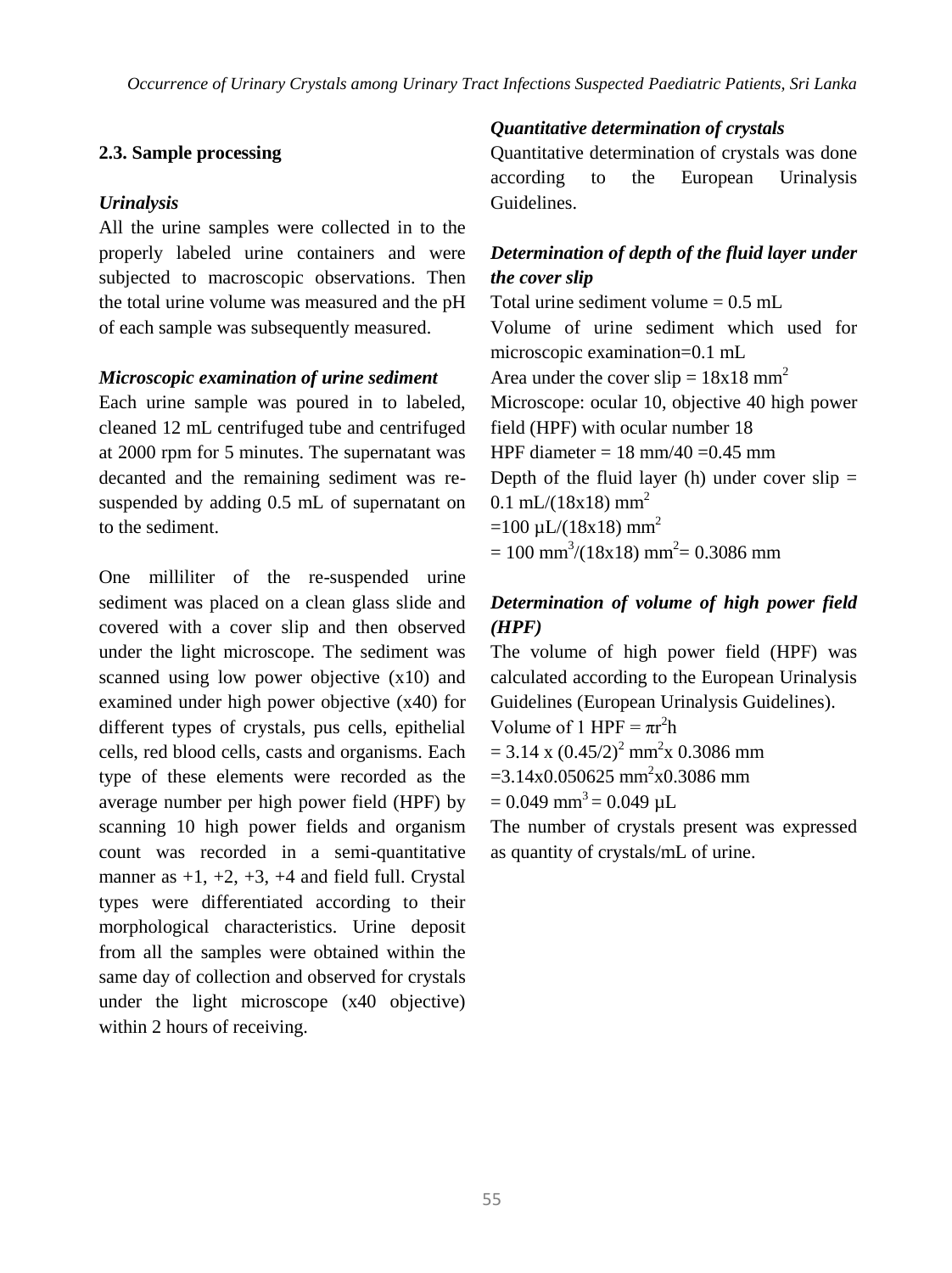## **3. RESULTS**

#### **3.1. Analysis of demographic characters**

The age of the study population was ranged from 1 to 12 years. The majority of the subjects were males (60.5%), whereas females were 39.5%. Majority of the population 183/400 [45.8%] belonged to 1-6 years age category while  $\langle 1 \rangle$  year and 6–12-year category had approximately equal frequency as 98/400 [24.5%] and 119/400 [29.8%], respectively.

# **3.2. Analysis of biochemical and cellular parameters**

#### *Urine pH value*

The urinary pH values of the subjects were ranged from 6.3 to 7.6. Most of the urine samples from subjects with crystalluria (77/82) were acidic. It has been shown that pH value >7.0 was predominantly found in 6-12 year age group while pH value <7.0 were reported mostly in 1-6 years age group.

#### *Pus cells*

The percentage of pyuria in the whole population was 76.3% %. Out of the patients with crystalluria (n=82) only 20.5% were presents with pyuria whereas rest of 79.5% were absent with pyuria.

## *Red Blood Cells*

The mean red blood cell value of the study population was 1.93±1.84/HPF. The significant value for haematuria was >5/HPF. The percentage of haematuria in the whole population was 2% while no subject having haematuria when crystals were present.

#### *Urine crystals*

In the study population, 20.5% (82/400) of subjects had crystalluria, whereas 79.5% (318/400) were absent with urine crystals (see Figure 1).



# **Figure 1:** Percentage of subjects with crystalluria

In whole population percentages of females and males with urine crystals were 7% and 13.5%, respectively (see Figure 2).

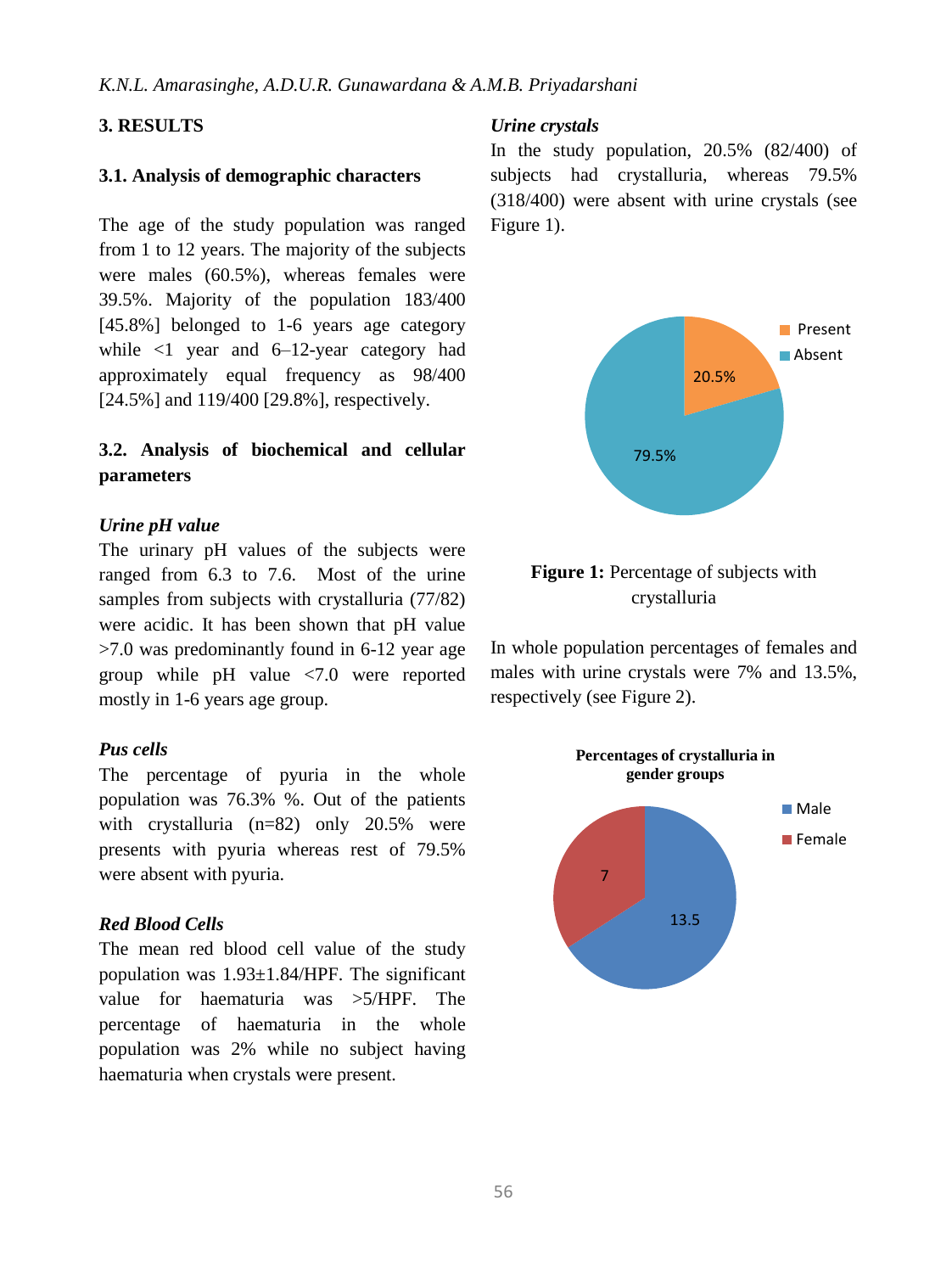

The distribution of crystalluria had no significant correlation between two gender groups where  $p = 0.266$  ( $p > 0.05$ ). Among the males, 22.3% present with crystalluria where as in the females only 17.7% with crystalluria. The crystal combinations with two types of crystals were identified only in two subjects where calcium oxalate and ammonium burette dominated. One type of crystal was identified among 80 subjects (see Figure 3).



**Figure 3:** Number of cases with crystal combinations

Where,

| CaOX: Calcium oxalate |                       |  |
|-----------------------|-----------------------|--|
| $\mathbf{IIA}$ :      | Uric acid             |  |
| TP:                   | Triple phosphate      |  |
|                       | AMB: Ammonium biurate |  |
|                       | AMU: Ammonium urate   |  |

Percentage of crystal distribution in subjects requested urine full report (UFR) and urine culture reports were 18.5% and 22.4%, respectively. However, the subjects who requested urine culture reports were more prone to have crystalluria (Table 1).

The percentages of all the crystal types found were higher in the males, compared to the females ie., calcium oxalate (CaOX) 6%, uric acid (UA) 3.5%, triple phosphate (TP) 2.3%, ammonium biurate (AMB)1 % and ammonium urate (AMU) 0.5%. This is clearly indicated in Figure 4.





Where,

CaOX: Calcium oxalate

- UA: Uric acid
- TP: Triple phosphate
- AMB: Ammonium biurate
- AMU: Ammonium urate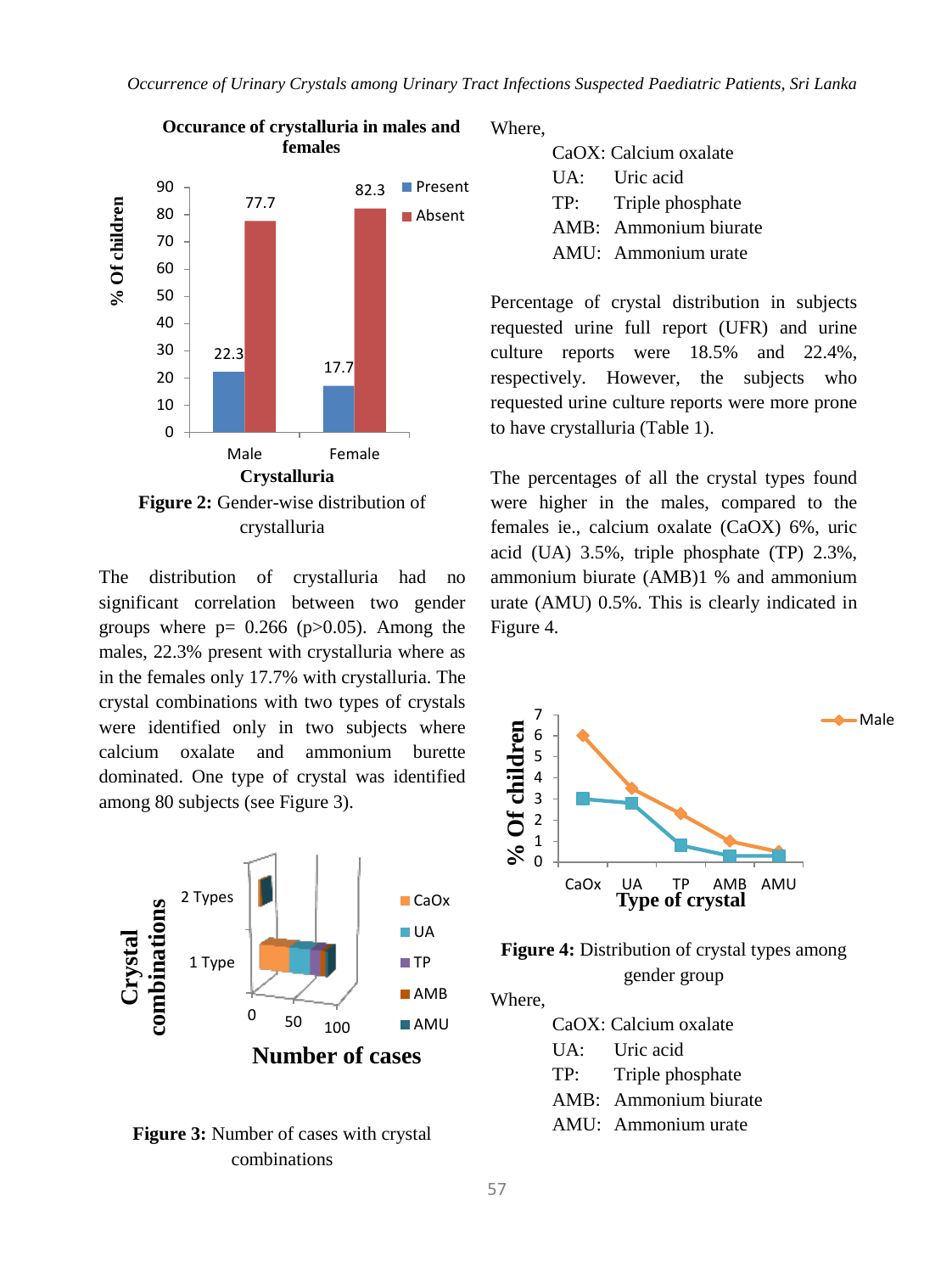The age-wise distribution of urinary crystals is depicted in Table 2. Among total population CaOx, UA and TP were found in 9.0%, 6.3% and 3.0%, respectively followed by least percentages reported in AMB (1.3%) and AMU (0.8%). But no metabolic origin crystals were found among total population. These details are depicted in Figure 5. The quantitative measurement range of crystal count/mL of urine is as follow; CaOx  $(350 - 250,000/\text{mL})$ , UA (850-130,000/mL) and TP (650-6,000/mL) and this is given in Table:



**Figure 5:** Distribution of different types of crystals among subjects

Where,

| CaOX: Calcium oxalate |                       |  |
|-----------------------|-----------------------|--|
|                       | UA: Uric acid         |  |
| TP:                   | Triple phosphate      |  |
|                       | AMB: Ammonium biurate |  |
|                       | AMU: Ammonium urate   |  |

#### **4. DISCUSSION**

Crystalluria is a condition which can be easily and frequently found in urine full report. It is a measurement of transient supersaturation of urinary constituents including cyrstallogenic substances via several mechanisms. Formation of crystals can be taken place *in-vivo* as well as *in-vitro* depending on the temperature and the pH of the urine. During urinalysis, identification of crystals is vital in early diagnosis of urolithiasis and underlying pathological conditions such as cystinuria, thereby preventive measures can be taken as early as possible.

A previous study has been shown that calcium oxalate and uric acid stones are more common in stone formers and frequency is higher in men than women. Further, the same study has been highlighted that the knowledge regarding mineralogical composition of urinary stones is important as it is needed to the scientific community to explain the chemistry and the causative factors of the calculi in the urinary system [Keshavarz *et al*., 2016]. Another study emphasized that the study material consist of 392 chemical analyses of stones from 1,747 patients with urolithiasis revealed that calcium was in 88.3% of calculi and phosphate as a part of two or three component calculi in 53.7% of cases. The conformity of incidence of elements in urinary sediment and in uroliths was 64– 78% and consisted 78% of calcium oxalate, 72% of phosphate and 64% of uric acid and urate stone formers [Ochmański *et al*., 1999].

In the present study children aged 0-12 years suspected UTI were selected as the study population as the children pass metabolic origin urinary crystals are more prone to urolithiasis and the higher incidence of co-existing or recurrent UTI which is a valuable suggestive for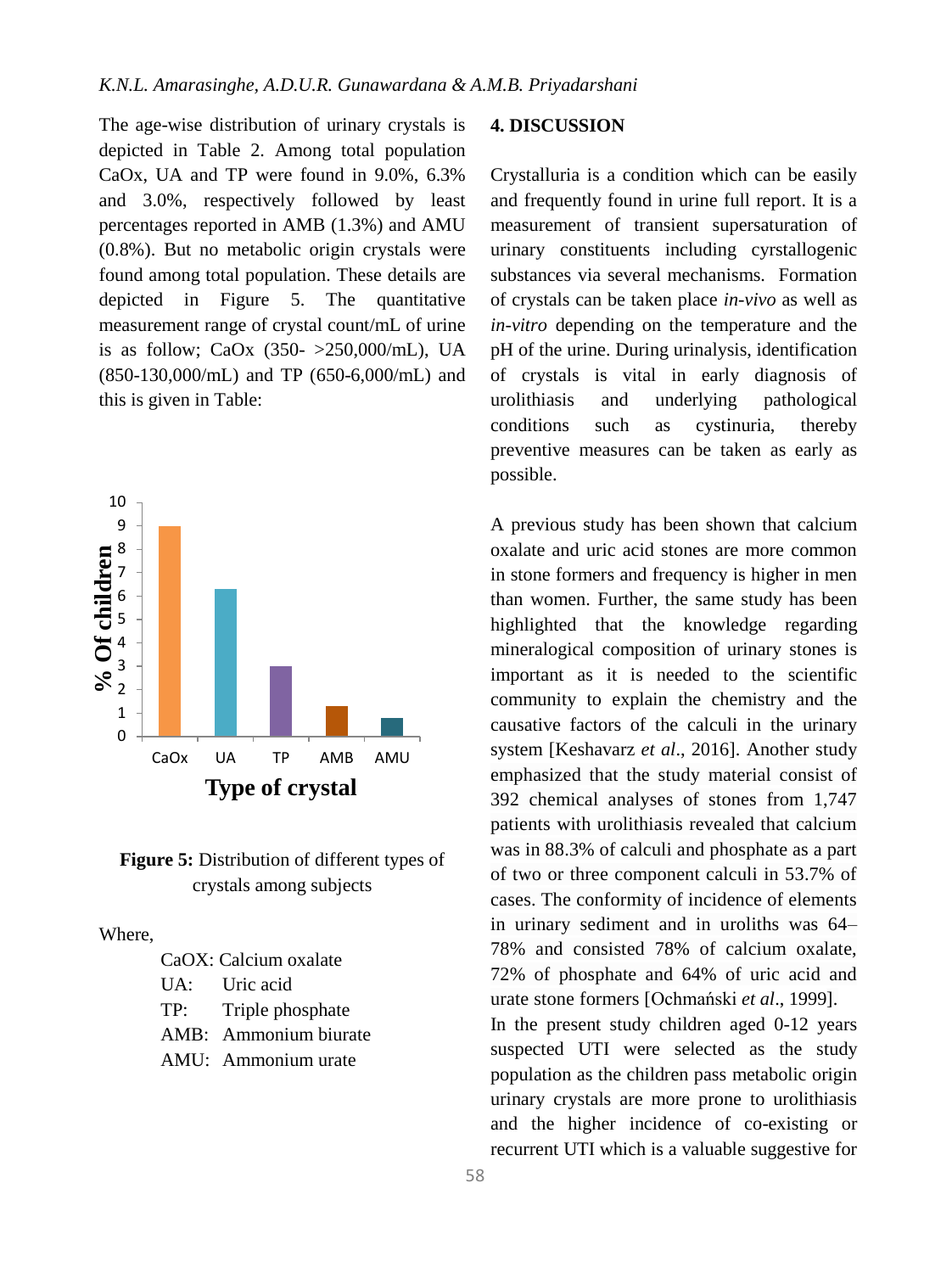urolithiasis specially in child population. It has been found that the etiologic factors for urolithiasis could be masked by UTI [Ali and Rifat , 2005, Coward *et al*., 2003]. Furthermore, it has been reported that the constituents of the stones removed from 273 patients (220 males, 53 females) with bladder stones and 27 patients with urethral stones (males) were as follows; 50.0% contained magnesium ammonium phosphate (MAP), 39.9% calcium (oxalate and/or phosphate), 9.4% uric acid (urate), and 0.7% cystine. However, urinary infections were found in 59.3% of patients with MAP stones, 41.2% with urate stones and 20.0% with calcium stones. Microbiological analysis has been proved that *Proteus* species found as the most often bacteria in the infected urine of these patients [Takasaki *et al*., 1995].

In the present study, five different types of crystals including CaOX, UA, TP, AMB and AMU have been found out in the study population. The distribution of crystals in study population revealed that considerable prevalence (78.69%) in the population aged from 1-12 years. Broadly, the male subjects were more prone to have crystalluria with the prevalence of 20.5%. Higher tendency for male predisposition to crystalluria has been reported by another study as well [Sakandé *et al*., 2012]. The result of our study showed that male preponderance which was not compatible with the results of a study done in Barsa city [ Hassan, 2011].

In the present study most of the crystals (93.2%) were found in the acidic urines. Supportive to this finding another study conducted in India showed that the maximum of crystalluria cases were found where urine is acidic [Prabhu *et al*., 2015].

In the interpretation of distribution and proportion of crystal types, CaOX were found as the most abundant type (9.0%) which was predominantly fond in the children of <1-yearold (12.2%). This was followed by UA (6.3%) predominant in 1-6 years group (9.3%) and TP (3.0%), predominant in 6-12 years group  $(4.2\%)$ . AMB and AMU were found in <1% and this finding is supported by the previous study [Nasert, 2013].

Crystal count per mL was varied as follows; CaOX (350- >250,000) followed by UA (850- 130,000) and TP (650-6,000). According to the present study crystalluria is predominantly seen in the age group of 1-6 year and a previous study has been shown that lithiasis is more common in pre-school aged children [Alpay *et al*., 2009].

In addition to that, urinary crystals were predominantly found in urine samples received for urine culture and antibiotic sensitivity testing compared to urine full report, although in both groups number of subjects was approximately same. Therefore, it is suggested that requirement of examine the urine sediment to screen urinary crystals to prevent the misdiagnosis of lithiasis which can be masked by UTI. Further, present study highlighted that subjects with the symptoms of UTI (81.6%) were positive for urine crystals but negative for pus cells and microorganisms.

#### **5. CONCLUSION**

The crystal types present in the study population were uric acid, calcium oxalate, triple phosphate, ammonium biuate and ammonium urate. Uric acid and calcium oxalate were present as the predominant crystal types with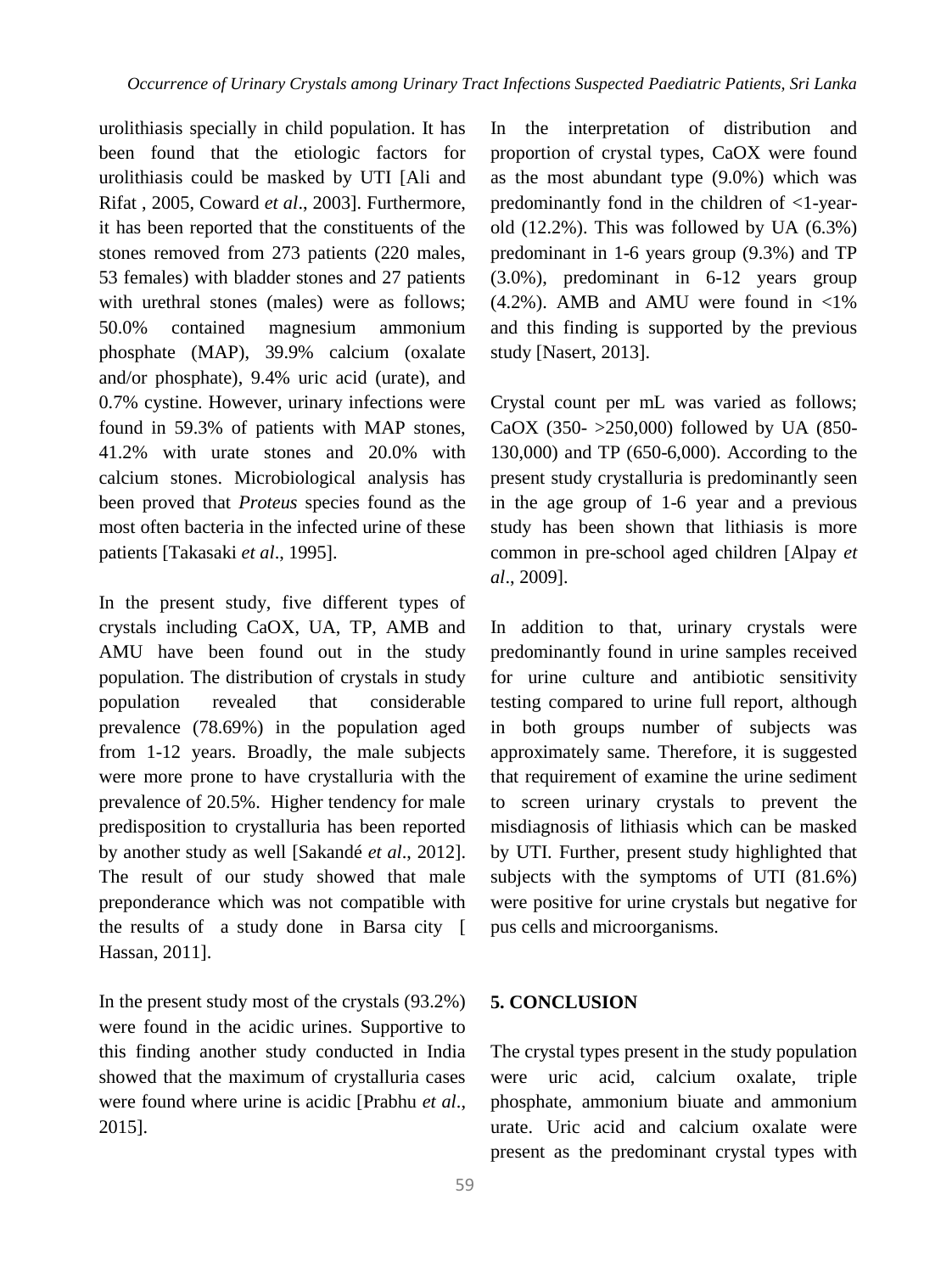the quantity of 850-130,000 and 350- >250,000/mL, respectively. None of the samples showed abnormal crystals.

#### **ACKNOWLEDGEMENT**

We would like to express our sincere thanks to the subjects who participated in the study.

#### **REFERENCES**

ABEYGUNASEKERA AM. Urinary stone disease in Sri Lanka. The Ceylon Medical Journal 2004: 49; 41-43 2.

ALI SH, RIFAT UN. Etiological and clinical patterns of childhood urolithiasis in Iraq. Pediatr Nephrol. 2005;20:1453-7.

ALPAY H, OZEN A, GOKCE I, BIYIKLI N. Clinical and metabolic features of urolithiasis and microlithiasis in children. Pediatr Nephrol. 2009;24:2203-9.

BAUMANN JM AND AFFOLTER B. From crystalluria to kidney stones, some physicochemical aspects of calcium nephrolithiasis. WORLD J NEPHROL**.** 2014; 3(4): 256–267.

COWARD RJ, PETERS CJ, DUFFY PG, CORRY D, KELLETT MJ, CHOONG S, VAN'T H. Epidemiology of pediatric renal stone disease in the UK. Arch Dis Child. 2003;88:962-5.

DAUDON M, FROCHOT V, BAZIN D, JUNGERS P. Crystalluria analysis improves significantly etiologic diagnosis and therapeutic monitoring of nephrolithiasis. Comptes rendus Chim. 2016; 19:1514-1526.

EUROPEAN URINALYSIS GUIDELINES. Scand J Clin Lab Invest Suppl. 2000; 231:1-86.

FOGAZZI GB. Crystalluria: a neglected aspect of urinary sediment analysis. *Nephrology Dialysis Transplantation* 1996; 11: 379–387

HASSAN JK. Crystalluria types and incidence in Basra City ; southern of Iraq. Journal of Basrah Researches (Sciences) 2011;37:72-81.

KESHAVARZIB, ASHAYERINY, MOORE F, IRANID, ASADIS, ZARASVANDIA, SALAR M. Mineralogical composition of urinary stones and their frequency in patients: Relationship to gender and age. Minerals. 2016;131; doi:10.3390/min6040131.

NASERT M. Urolithiasis in Asian children: Evaluation of metabolic factors. J Paediatr Biochem. 2013;3:225-38.

Analysis OCHMAŃSKI W, KMIECIK J, SUŁOWICZ W**.** of Chemical Composition of Urinary Stones, IntUrol Nephrol.1999;31: 743- 750.

PRABHU N, MUBARAK S, MARZUK M, BANTHAVI SP, SUNDHARARAJAN A, UMA A, SARADA V. Prevalence of crystalluria and its association with *Escherichia coli* urinary tract infections. Int J Res Med Sci. 2015;3:1085-90.

SAKANDÉ J, DJIGUEMDE R, NIKIÉMA A, KABRÉ E, SAWADOGO M. Survey of urinary crystals identified in residents of Ouagadougou ,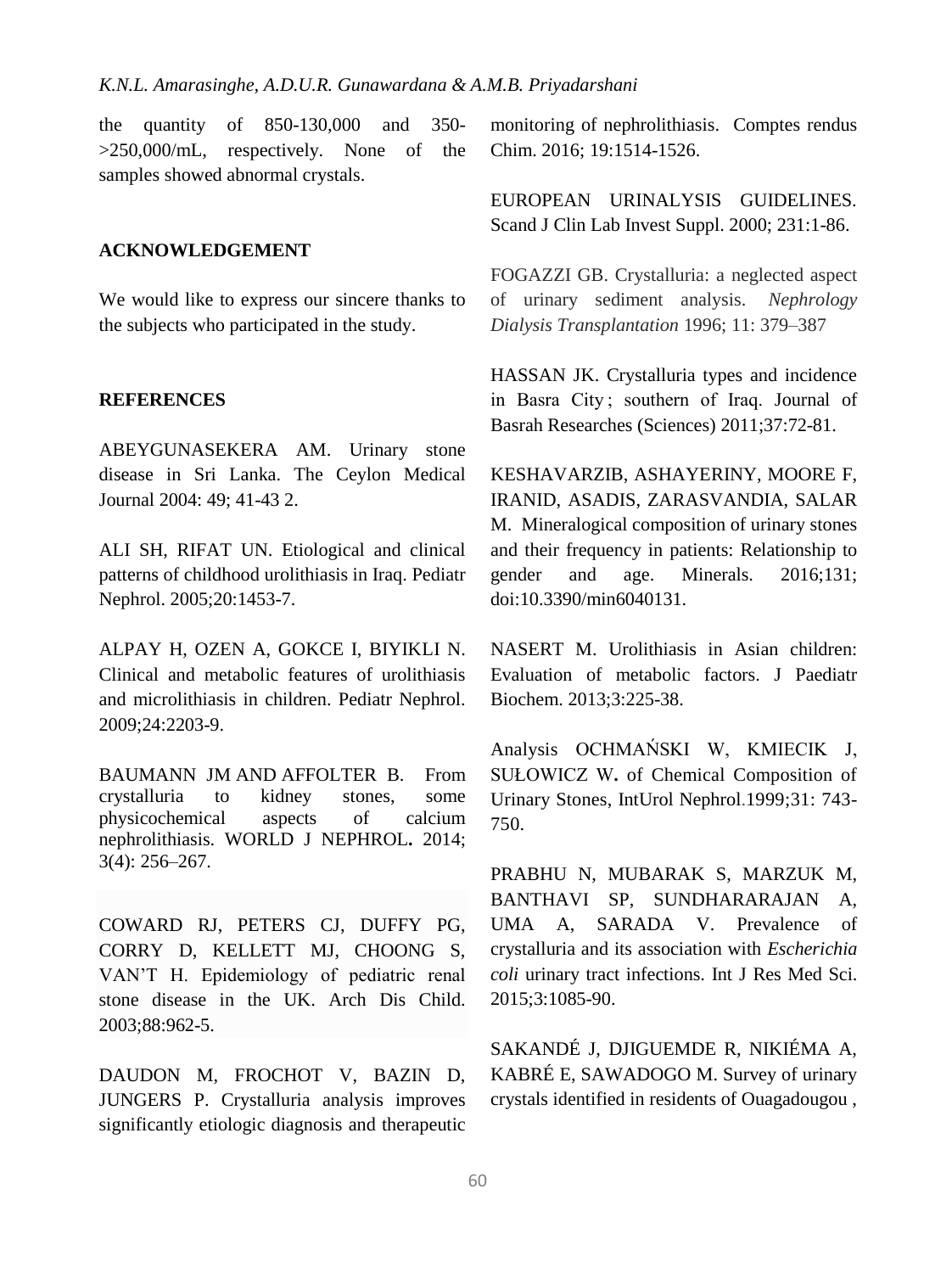BURKINA FASO: Implications for the diagnosis and management of renal dysfunctions. Biokemistri 2012;24:123-8.

SAS D. Increasing incidence of kidney stones in children evaluated in the emergency department. Journal of Paediatrics 2010: 157; 132-137

[TAKASAKI E,](https://www.ncbi.nlm.nih.gov/pubmed/?term=Takasaki%20E%5BAuthor%5D&cauthor=true&cauthor_uid=7538235) [SUZUKI T,](https://www.ncbi.nlm.nih.gov/pubmed/?term=Suzuki%20T%5BAuthor%5D&cauthor=true&cauthor_uid=7538235) [HONDA M,](https://www.ncbi.nlm.nih.gov/pubmed/?term=Honda%20M%5BAuthor%5D&cauthor=true&cauthor_uid=7538235) [IMAI](https://www.ncbi.nlm.nih.gov/pubmed/?term=Imai%20T%5BAuthor%5D&cauthor=true&cauthor_uid=7538235)  [T,](https://www.ncbi.nlm.nih.gov/pubmed/?term=Imai%20T%5BAuthor%5D&cauthor=true&cauthor_uid=7538235) [MAEDA S](https://www.ncbi.nlm.nih.gov/pubmed/?term=Maeda%20S%5BAuthor%5D&cauthor=true&cauthor_uid=7538235) & [HOSOYA Y.](https://www.ncbi.nlm.nih.gov/pubmed/?term=Hosoya%20Y%5BAuthor%5D&cauthor=true&cauthor_uid=7538235) Chemical compositions of 300 lower urinary tract calculi and associated disorders in the urinary tract, [Urol Int.](https://www.ncbi.nlm.nih.gov/pubmed/7538235) 1995;54:89-94.

TURNEY BW. Trends in urological stone disease British Journal of Urology International 2011; 24: 382-386 3.

VALENTINI RP, LAKSHMANAN Y. Nephrolithiasis in Children. Adv Chronic Kidney Dis. 2011;18:370-5.

VAN DERVOORT K, WIESEN J, FRANK R, VENTO S, CROSBY V, CHANDRA M, ET AL. Urolithiasis in Pediatric Patients: A single center study of incidence, clinical presentation and outcome. J Urol. 2007;177:2300-5.

AGRAWAL A. JAFFE JF. & MANDELKER GN. The post-merger performance of acquiring firms: a re-examination of an anomaly, Journal of Finance. 1992; Vol. 47, pp. 1605-21.

ANDRE P. KOOLI M. & L'HER J. The longrun performance of mergers and acquisitions: evidence from the Canadian Stock Market", Financial Management. 2004; Vol. 33, pp. 27- 43.

BEENA PL. An Analysis of Mergers in the Private Corporate Sector in India", Centre for Development Studies, Thiruvananthapuram. 2000; Working Paper No 301.

CANAGAVALLY R. An Evaluation of Mergers and Acquisitions", M.Phil Dissertation (Unpublished), Pondicherry University, Pondicherry. 2000.

PATRO DK. TUCKMAN H. & WANG X. Do mergers and acquisitions create shareholder wealth in the pharmaceutical industry? International Journal of Pharmaceutical and Healthcare Marketing. 2007. Vol. 1 No. 1, 2007, pp. 58-78.

SINHA N. KAUSHIK KP. CHAUDHARY T. Measuring Post Merger and Acquisition Performance: An Investigation of Select Financial Sector Organizations in India, International Journal of Economics and Finance. 2010; Vol. 2, No. 4; November 2010, 190-200.

GHOSH A. Does operating performance really improve following corporate acquisitions? Journal of Corporate Finance. 2001; 7 pp 151- 178

HEALY PM. PALEPU KG. & RUBACK RS. Does corporate performance improve after mergers?, Journal of Financial Economics. 1992; Vol. 33 No. 2, pp. 135-76.

LODERER C. & MARTIN K. Post-Acquisition Performance of Acquiring Firms, Financial Management. 1992; Vol 21, No 3, pp 69-79.

LUBATKIN M. Mergers and Performance of the Acquiring Firm, Academy of Management Review. 1983; Vol. 8, No. 2, April, pp 218-225